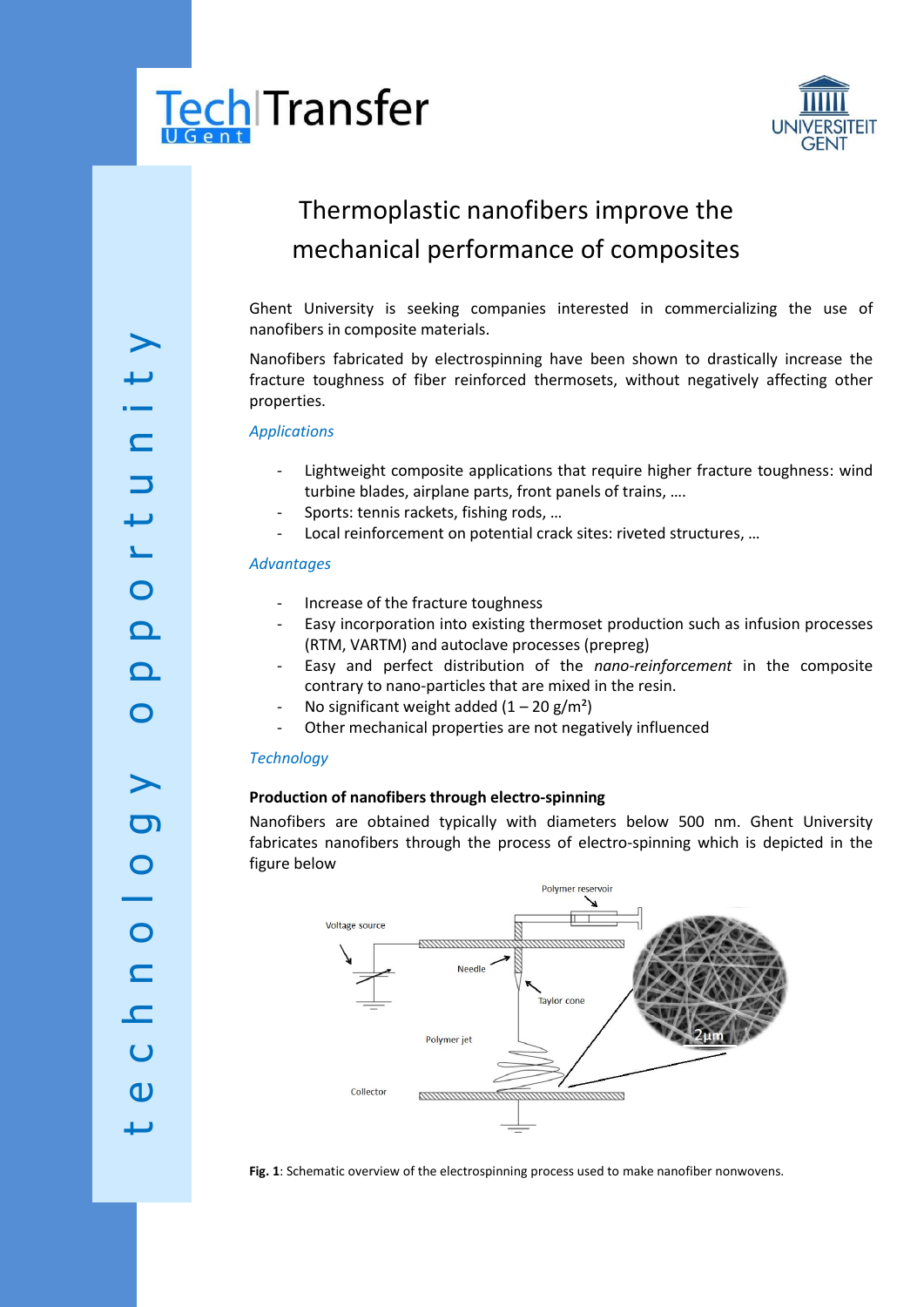#### **Semi -industrial production facility**

Ghent University currently has a semi-industrial production facility of nanofibers which allows to fabricate widths of up to 1 meter. To integrate the nanofibers into the composite the nanofibers can be spun directly onto glass or carbon fibers.



Fig. 2: Industrial electrospinning set-up at the Department of Textiles allowing for spinning nanofibers at industrial scale.

#### **Thermoplastic nanofibers enhance the fracture toughness of glass fibre epoxy composites**

By applying thermoplastic nanofibers in between the glass fiber layers over 90% improvement in fracture toughness could be achieved. This led to a mode I fracture toughness of over 1200 J/m2. Tensile and dynamic mechanical properties of the toughened laminates were not affected by the nanofibers. Furthermore, all experiments were done using state of the art infusion resins with a high intrinsic fracture toughness, showing that even these high end epoxy resins can benefit significantly from nanofibers toughening.



**Fig. 3**: Effect of nanofiber content on the interlaminar fracture toughness. The fracture toughness can be increased by 100% by adding a 20  $g/m^2$  nanofiber nonwoven in between neighboring plies.